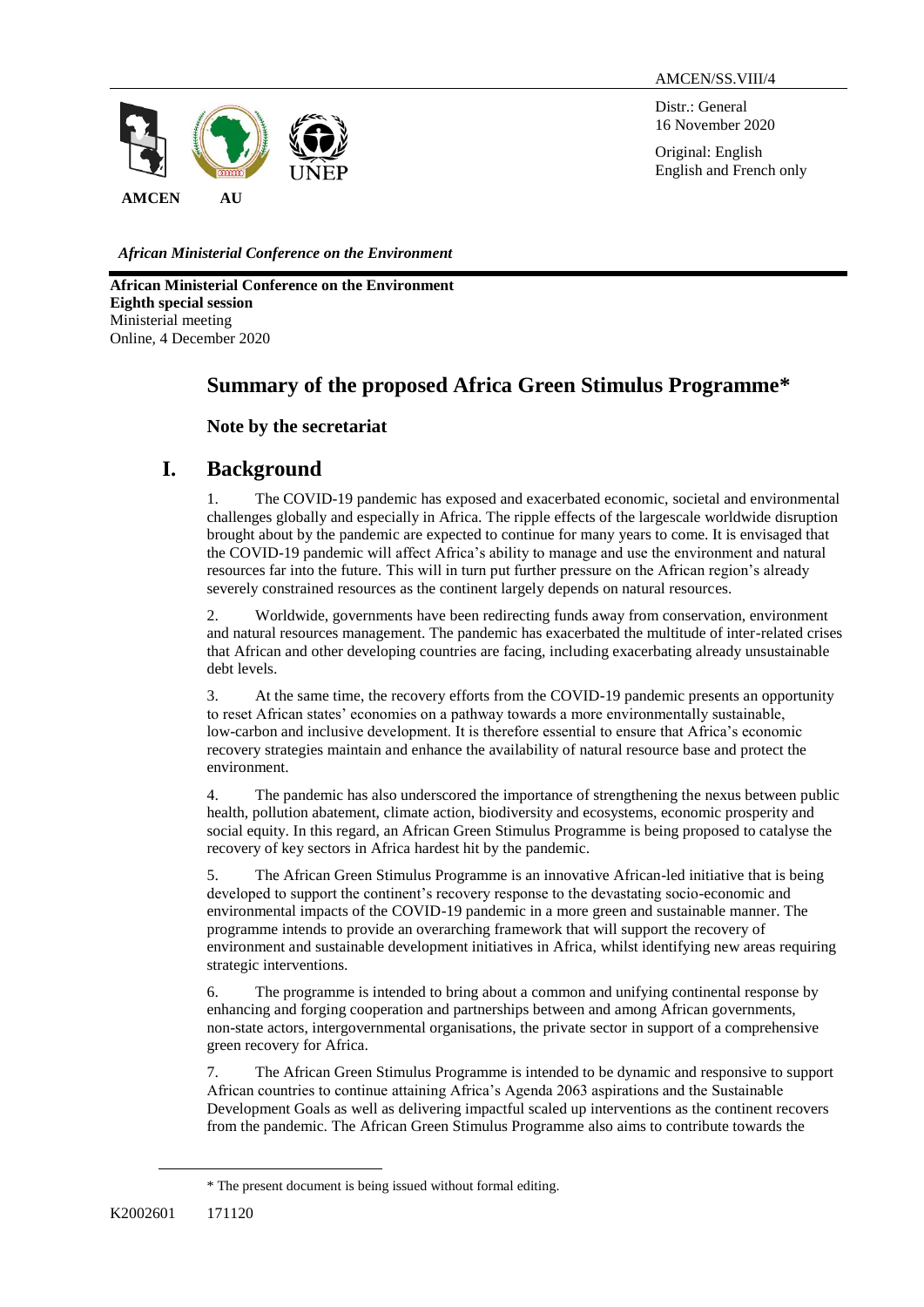operationalization of the provisions of UNFCCC and its Paris Agreement regarding finance, technology transfer and capacity building for African countries.

## **II. Objectives of the Africa's Green Stimulus Programme**

8. The African Green Stimulus Programme seeks to contribute to the goal of enhancing action for environmental sustainability and prosperity in Africa as called for in the Durban declaration of the 17th ordinary session of the African Ministerial Conference on the Environment held in South Africa in 2019. It will also contribute to implementing the African ministerial declaration on biodiversity adopted at the African Ministerial Summit on Biodiversity in November 2018 in Sharm El Sheikh, and the Egyptian initiative to promote a Coherent Approach for Addressing Biodiversity Loss, Climate Change, and Land and Ecosystem Degradation endorsed by AMCEN in its Decision 17/1.

9. The key objectives African Green Stimulus Programme are as follows:

(a) to provide rapid response in support of key economic sectors hardest hit by the pandemic, such as ecotourism and the biodiversity economy;

(b) to provide direction and support on medium term interventions of key sectors identified in the African Green Stimulus Programme to enhance their catalytic recovery;

(c) to stimulate focus, build synergies, forge partnerships and enhance cooperation and coordination of existing climate change, biodiversity, desertification, land degradation and green economy programmes in support of the green recovery of Africa;

to enhance political ambition and support in scaling up implementation of existing and new projects and programmes in key areas through financial resource mobilisation, technical and capacity building support in support of the green recovery of Africa;

(e) to support the development of longer-term transformative green economy of Africa.

10. To achieve the above objectives, the programme will have: (a) immediate and urgent interventions of 1-3 years, (b) short to medium term interventions of 3-5 years, and (c) longer term transformative interventions to support growth of key green economy sectors and build resilience to future shocks in Africa.

# **III. Proposed key elements the Green Stimulus Programme**

### **A. Improving Air Quality, enhancing Chemicals and Waste Management and promoting the Circular Economy**

11. Improving air quality as well as waste management, including marine litter and pollution, are priorities for Africa. Managing chemicals and wastes in a circular economy pathway will significantly improve the way in which goods and services are produced and consumed, reduce waste, create jobs, empower women, mobilize the youth and contribute reduction of pollution and incidents of public health. In addition, the containment measures for COVID-19 in Africa are having consequences on the environment, due to waste from used face masks, gloves and of chemicals pollution because of use of sprays and sanitizers.

12. The scaling-up of circular economy practices in Africa will support the transition to a circular economy at the national, regional and continental levels.

### **B. Enhancing the Conservation of Biodiversity and Combatting the Illegal Wildlife Trade**

13. Many of the drivers of biodiversity loss - such as land-use change, intensive agriculture, climate change and ecosystem degradation - may increase the risk of animal-to-humans emerging zoonotic infectious diseases. It is estimated that 60% of infectious diseases are zoonotic, and 72% of these zoonoses originate from wildlife.

14. Addressing the threats facing Africa's biological resources, including alien invasive species management is critical. There is an urgent need to combat illegal and unregulated wildlife exploitation and trade in view of the origins of COVID-19 pandemic's to prevent similar future zoonotic transmission of diseases.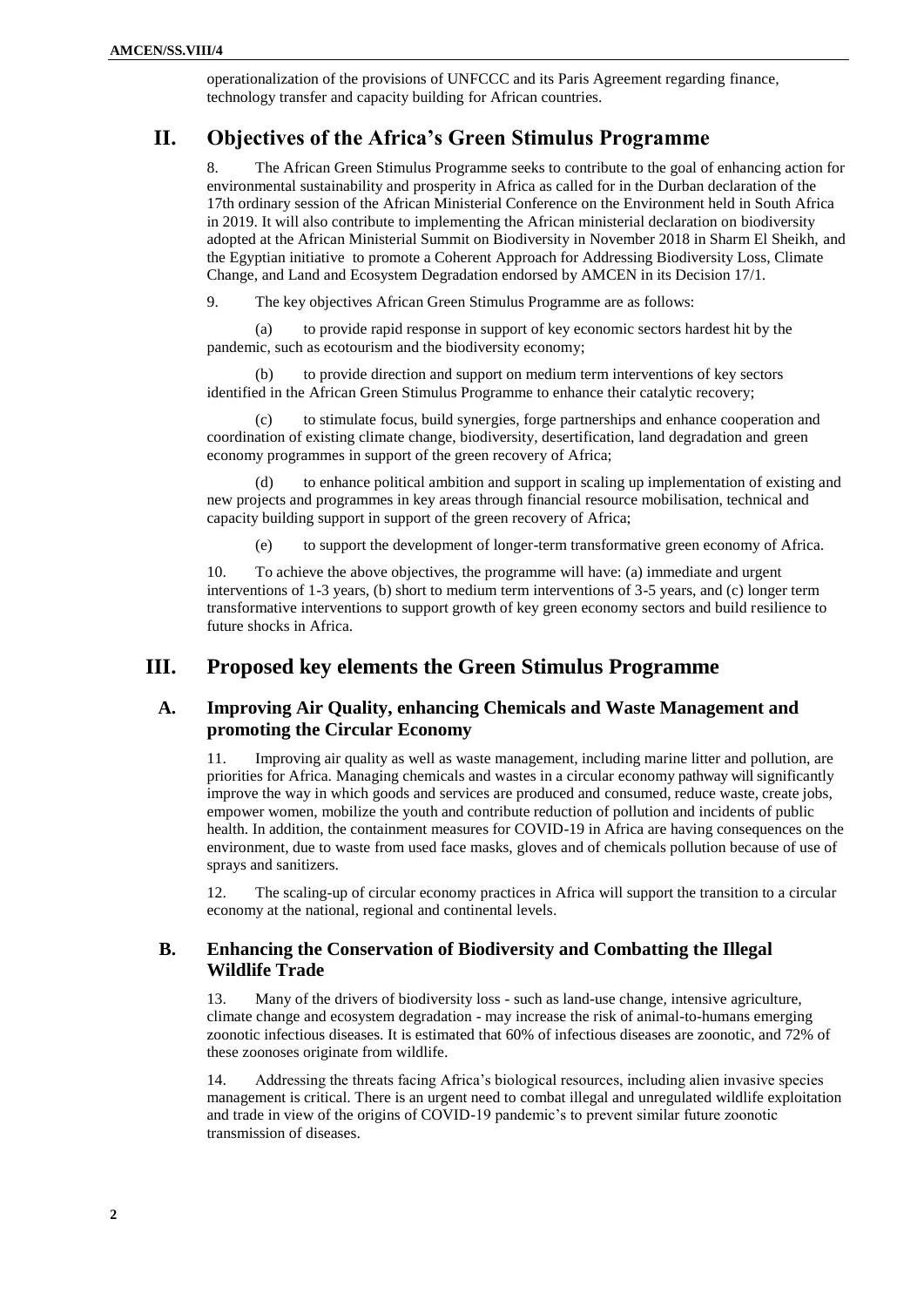### **C. Revitalising Eco-tourism and the Biodiversity Economy**

15. The tourism industry globally has been hit hard by COVID-19 and Africa's ecotourism sector has been especially negatively impacted. Environmentally and socially responsible tourism that promotes conservation of biodiversity and natural heritage, needs to be revitalized. Furthermore, the biodiversity economy has direct linkages to ecotourism and has also been negatively affected by the pandemic. The rejuvenation of ecotourism could contribute significantly to the continent's recovery.

#### **D. Combating Land Degradation, Desertification and Drought**

16. Addressing land degradation, desertification and drought are key issues for Africa's sustainable development. It is imperative that measures to curb the spread of COVID-19 do not lead to the unintended consequences of cutting budgets for initiatives aimed at combating desertification.

17. The populations and ecosystems in Africa's dry lands are some of the most vulnerable to human-induced and natural shocks due to a range of socio-economic and environmental factors. Enhanced commitment to providing adequate resources to address the drivers of desertification, land degradation and drought are required.

### **E. Enhancing Climate Action**

18. Climate change seriously threatens Africa's continued economic growth and livelihoods of vulnerable populations. The coronavirus crisis may also threaten local efforts to meet climate commitments as the focus shifts to deal with the pandemic. Scaled up, new and additional and appropriate financial resources and investment in large-scale transformative projects are urgently required to support the implementation of Africa's climate change programmes, particularly with respect to the priority of adaptation.

19. African countries in updating their Nationally Determined Contributions (NDCs) to the Paris Agreement, should highlight the economic sectors with greatest potential for green recovery and job creation, which can rebound and develop sustainably through international investment and financial, technological and capacity building support. Furthermore, there is a need to include the vulnerable sectors due to the negative impacts of climate change and the required adaptation measures, as well as support needed from developed countries as per UNFCCC and its Paris Agreement provisions. African countries need to also invest in Multi-Hazard Early Warning Systems and strengthen the provision of accurate and timely climate and weather information.

#### **F. Investing in the Blue Economy**

20. A sustainable blue or ocean economy holds great promise for contributing towards the success of the 2030 Agenda for Sustainable Development and the Sustainable Development Goals. Investment in the blue or ocean economy has the potential to contribute significantly to Africa's industrialization and economic development. There is an urgent need to invest in the management of African oceans if the momentum of a blue or ocean economy is to be harnessed to contribute to national economies and the conservation of ecosystems.

21. There is need to enhance the environmental contribution to the development of the blue economy of Africa, as well as to mitigate the impacts of natural disasters such as floods and cyclones is imperative, as well as contributing to the livelihoods of people living in coastal and riparian areas. Harnessing the potential for improving productivity of the ocean environment, job creation, strengthening food and nutritional security, wealth creation opportunities and environmental sustainability towards sustainable blue economy development is also required.

#### **G. Scaling up Climate Smart Agriculture and Food Security Systems**

22. Agriculture is Africa's main economic driver, with very few countries having diversified into other sectors like manufacturing and services. Agriculture on the other hand, is being negatively impacted by climate change, as increases in temperature will result in reduced yields, prevalence of diseases and extreme weather events such as drought and flooding. The successful implementation of Climate Smart Agriculture is crucial in the drive towards sustainable development.

23. Africa's agricultural programmes for adaptation to climate change and building the resilience of farmers to climate related and economic shocks require additional support, including scaling up climate smart agriculture to enhance food security and agricultural livelihoods are required.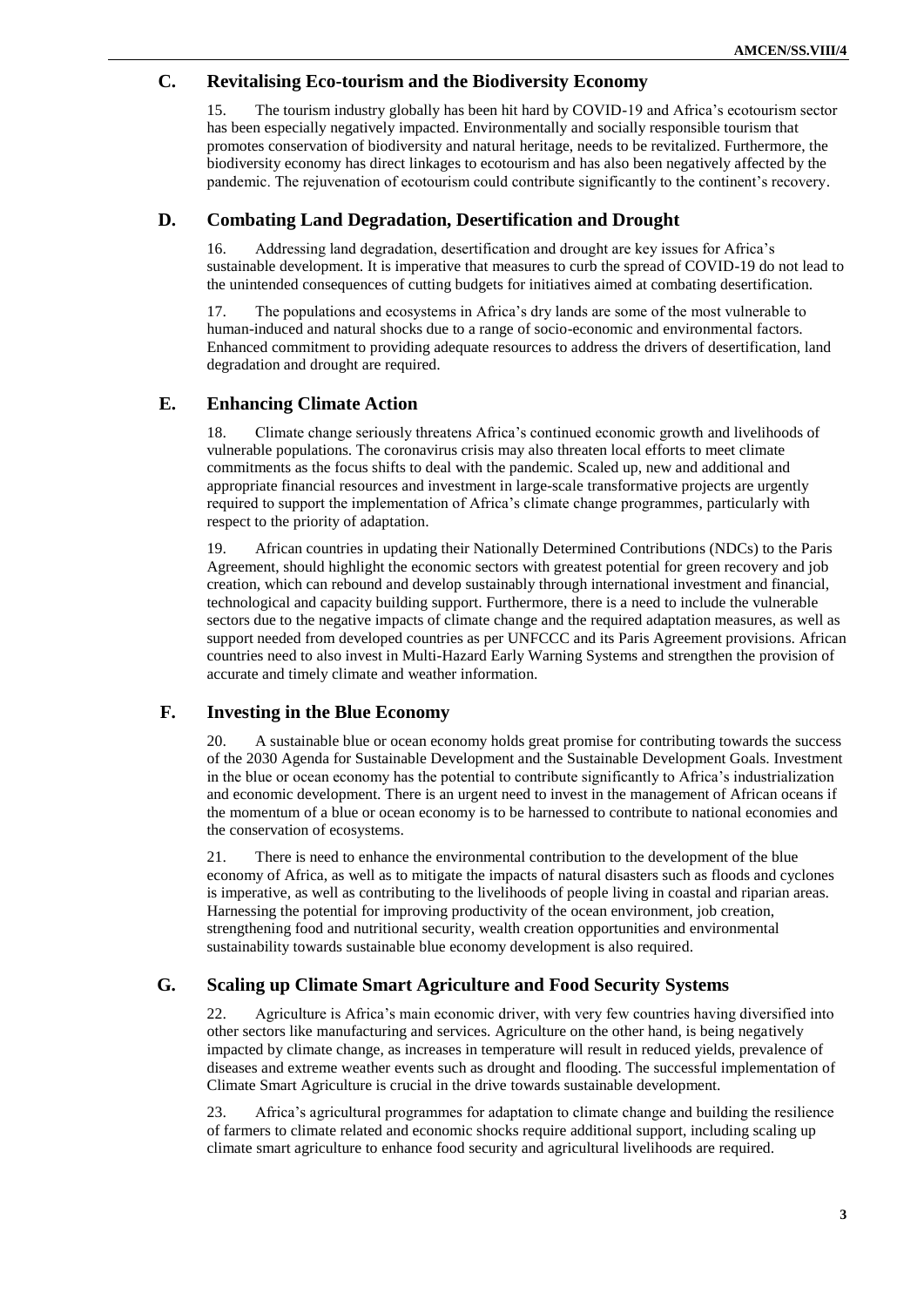#### **H. Supporting Sustainable Management of Forests**

24. African forests are home to an abundance of animal and plant life, although these are some of the world's most threatened ecosystems. Africa's forest area is shrinking at an alarming rate, due to illegal logging and harvesting of forest species.

25. Support for African countries to achieve significant reduction in deforestation rates, while enhancing agricultural productivity, biodiversity conservation, sustainable management of natural resources and income of small-scale food and forest producers is required. Improved cross-sectoral collaboration in the fields of forestry, wildlife, agriculture, livestock, water, energy, tourism, and address issues related to the human-wildlife-livestock-ecosystem interface and sustainable value chain development is needed.

#### **I. Improving Water Conservation and Use**

26. Improving water conservation and use as well as governance are important developmental issues for Africa, where many areas are arid, and are experiencing water stress or scarcity. Many countries in Africa are struggling to meet the objectives of water security, reliable supplies of water for productive activities and water safety, owing to extreme events, such as floods and droughts.

27. Regular handwashing is strongly recommended to combat COVID-19, which necessitates access to sufficient, safe, and affordable water in addition to that required for cooking, hydration, and general sanitation. Enhancing the equitable and sustainable use of Africa's water resources for socioeconomic development through investing in improving management of water resources, such as river basin catchments, impoundments and lakes, enhancing water use efficiency as well as rain water harvesting and the modernization of irrigation systems to more water efficient systems is required.

#### **J. Investing in Renewable Energy**

28. Africa is fortunate to be richly blessed with renewable energy sources, including hydro, sun, wind and others, and African countries require sound planning to ensure the right energy mix. However, it is reported that nearly 60% of sub-Saharan Africa's (and nearly half of the continent's) population remains without access to electricity, representing the largest share among all world regions. As the world rebuilds from the COVID-19 pandemic, African countries should explore on how they can 'Recover Better' and use this opportunity to prioritize clean energy investments in their recovery plans and stimulus packages - helping reset their economies and close energy access gaps.

29. Enhancing the roll-out of Renewable Energy initiatives is required to provide sufficient support to enable African countries to take bold action to leapfrog to the smart, people-centered renewable energy and energy efficient systems as well as value chains in terms of new and emerging markets and job creation. Investments in renewable energy and a diversified energy mix could as well shield African economies from future pandemics and economic crises.

## **K. Developing Smart Cities and Promoting Green Urbanisation**

30. Promoting green urbanisation requires that water and air pollution prevention, waste management, spatial planning and mobility need to be managed. Green urbanisation is intended to fundamentally transform existing urbanization patterns emanating from the traditional industrialization models, including spatial planning, towards a green urbanization approach, in order to attain sustainable development objectives.

31. As Africa is rapidly urbanizing, there is a need to develop African sustainable urban models. The development of Smart Green Cities should support the incorporation of appropriate technology, ecological services and culture in urban models. This should result in increases in transaction efficiencies, improved transportation and mobility, deepening internet access and e-commerce; decentralization of distributed renewable energy; and the emergence of new services.

#### **L. Enhancing Information, Communication and Technology (ICT)**

32. The COVID-19 crisis has not only highlighted the critical role of information and communication technologies (ICTs) for continued functioning of societies but has also brought to the fore the startling digital inequalities between and within countries. The COVID-19 virus has presented a stress test for governments worldwide, with the Internet playing a crucial role in keeping critical infrastructure and resources connected and available. For instance, reliable, high-speed Internet is key to ensuring that hospitals and medical institutions have access to global information networks and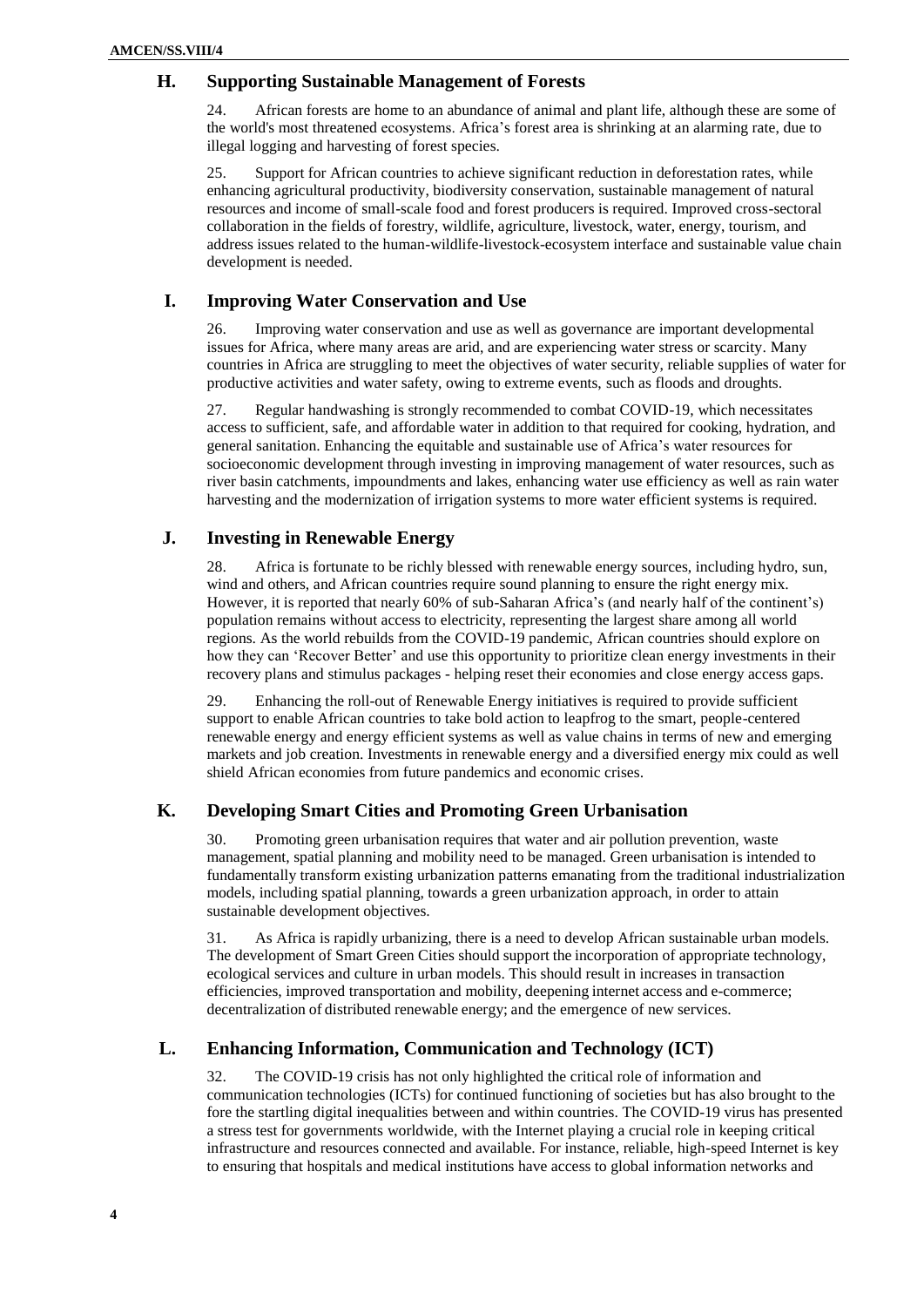resources necessary to fight the virus. Broadband connectivity is also now crucial for educational institutions and businesses to continue to provide essential services

33. Lessons learnt from COVID-19 have revealed gaps in the ICT systems, bandwidth and data access which has implications for Africa's transition to the fourth industrial revolution (4IR). This needs to be addressed, with additional investments in ICT infrastructure in Africa to fully and effectively engage with rest of the world in the digital era.

## **IV. Institutional arrangements, governance and coordination**

#### **A. Programme Coordination**

34. In terms of coordination, the African Green Stimulus Programme (AGSP) proposes that a Coordinating Committee is established to oversee the implementation of the key areas in the programme.

35. This Committee will provide technical guidance and coordination of the entire Programme. The Committee will also provide monitoring and evaluation (M&E) oversight and will be responsible for producing reports on the implementation of the AGSP to AMCEN and the African Union. This Committee will also provide Secretariat services for the entire programme and will be responsible for preparing reports for AMCEN and the AU.

36. It is envisaged that an *on-line platform* will be established for the AGSP, which will include a user interface as well as comprehensive information on the portfolio of projects and programmes within each Priority Area. The Platform will be designed to ensure that the programme is dynamic and interactive, and that it can be accessed publicly and updated on regular basis. The Platform will also serve as an interface between potential funders and investors and individual programmes and projects under the AGSP.

#### **B. Institutional arrangements and governance**

37. The following institutional arrangements for AGSP is proposed:

(a) *African Union Assembly* – to endorse the regular progress reports on the key areas of the AGSP from CAHOSCC and adopt decisions on the programme.

(b) *Committee of African Heads of State and Government on Climate Change (CAHOSCC)* – to provide oversight and high level leadership of the entire AGSP at Heads of State level.

(c) *Specialized Technical Committee on Agriculture, Rural Development, Water and Environment (STC ARDWE)* – to provide guidance to the AGSP on the key areas of work related to agriculture, water, environment, climate change and the blue economy and endorse these as the relevant body of the African Union.

(d) *Specialized Technical Committee on Infrastructure and Energy (STC I&E)* - to provide guidance to the AGSP on the key areas of work related to renewable energy, infrastructure and tourism and to endorse these as the relevant body of the African Union.

(e) *African Ministerial Conference on the Environment (AMCEN)* – to coordinate the work of the AGSP and prepare documents on key issues from the AGSP Coordinating Committee for presentation to the African Ministers of Environment

# **V. Financing, resource mobilization, capacity building, research and technology, communication and partnerships**

#### **A. Financing the African Green Stimulus Programme**

38. It is acknowledged that within the African Region, as in most other developing regions, green recovery investment needs are significant as direct government funding is limited, and variable amongst Member States. Financing mechanisms for the AGSP should build upon existing systems. Africa needs to take direct and urgent responsibility in mobilizing finance to implement green recovery programmes in the relevant sectors of the economy.

39. For the African Green Stimulus Programme to deliver impactful results at scale, new, additional, adequate and predictable financial resources from both public and private entities.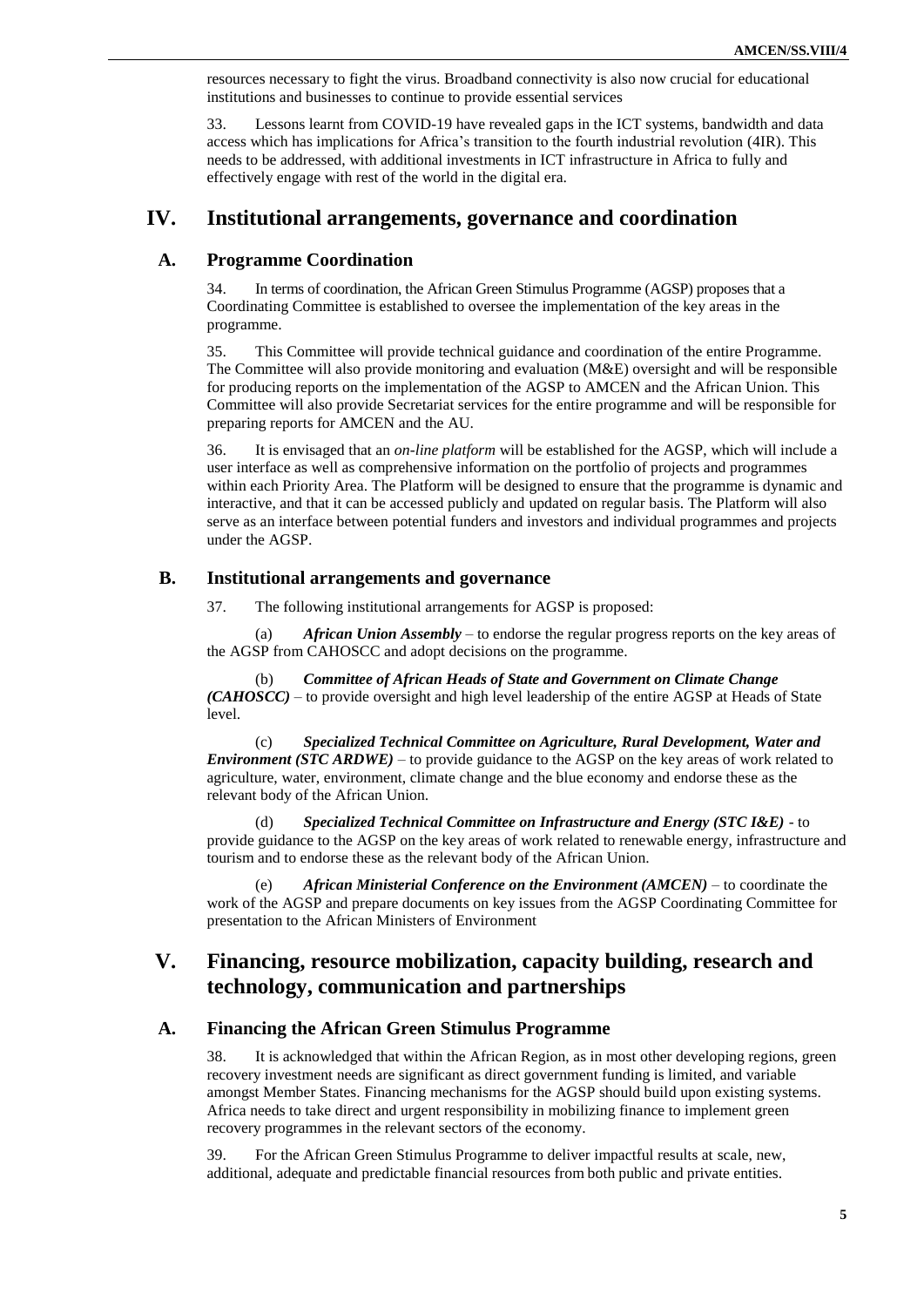Innovative financial modalities that include financial streams from African countries and from partners are required, including enabling contributions from development partners, as well as partnerships with the private sector.

40. The Programme will be able to deliver impactful results at scale, only when new, additional, adequate and predictable financial resources from both public and private entities are mobilised, through for example, the proposal for an Africa Debt for Climate Initiative that will promote the implementation of mitigation strategies including reducing short lived climate pollutants, protecting and expanding forest conservation, and any other nature-based solutions.

### **B. Capacity Building**

41. For Africa to effectively respond to the challenges and opportunities for a green recovery, there is an urgent need to build and strengthen capacities in all the proposed areas at various levels. This calls for actions that will promote and strengthen the capacity of the African Intergovernmental Organisations as well as Member States to implement green recovery programmes.

## **C. Research and technology**

42. Relevant research and the development and transfer of appropriate technology forms an integral part of the African Green Stimulus Programme. There is need for the deployment, diffusion and transfer of the relevant technologies, including African-developed technologies based on principles of accessibility, affordability, appropriateness and adaptability, as well as to address barriers to technology transfer.

43. Furthermore, for Africa to effectively respond to the challenges and opportunities for green recovery, there is an urgent need to build and strengthen capacities in all the proposed key areas at various levels. Relevant research and evidence will be necessary to support the African Green Stimulus Programme.

#### **D. Partnerships**

44. One of the overall goals of the Programme is to forge partnerships amongst all stakeholders to enable collaboration on the key priority issues. Therefore, forging new partnerships and strengthening existing ones between member states, intergovernmental organisations, private sector and NGOs as well as financing institutions will be key to the implementation of the AGSP. In this regard, Public-Private Partnerships are an important component for ensuring the implementation of the AGSP key areas.

45. Furthermore, the Africa Green Stimulus Programme should not be seen in isolation, and is intended to take cognizance of existing programmes and contribute to these in order to bring these initiatives to scale. Synergies and complementarities between existing and new emerging initiatives are intended to be enhanced through the AGSP.

#### **E. Communication, advocacy and awareness raising**

46. A well-crafted communication and advocacy plan is essential to the successful implementation of the African Green Stimulus Programme. It will also facilitate information sharing, enhanced collaboration, attract further support and allow for feedback on the effectiveness of the Programme. The Programme must consider the role of other relevant institutions and stakeholders in its roll-out, which needs to be communicated effectively.

## **VI. Monitoring, evaluation and reporting**

#### **A. Monitoring and evaluation**

47. A Monitoring and Evaluation (M&E) framework is required to track the performance and impact of implementation of the AGSP. The monitoring and evaluation framework should include participatory identification of challenges, constraints, success factors as a basis for lessons learned and decisions on courses of action or change. In order to achieve this, a standardized monitoring, evaluation and reporting framework for programmes needs to be established.

48. The entire African Green Stimulus Programme should be reviewed on a regular basis based on the outcomes of the monitoring and evaluation processes in order to refine programmes and targets.